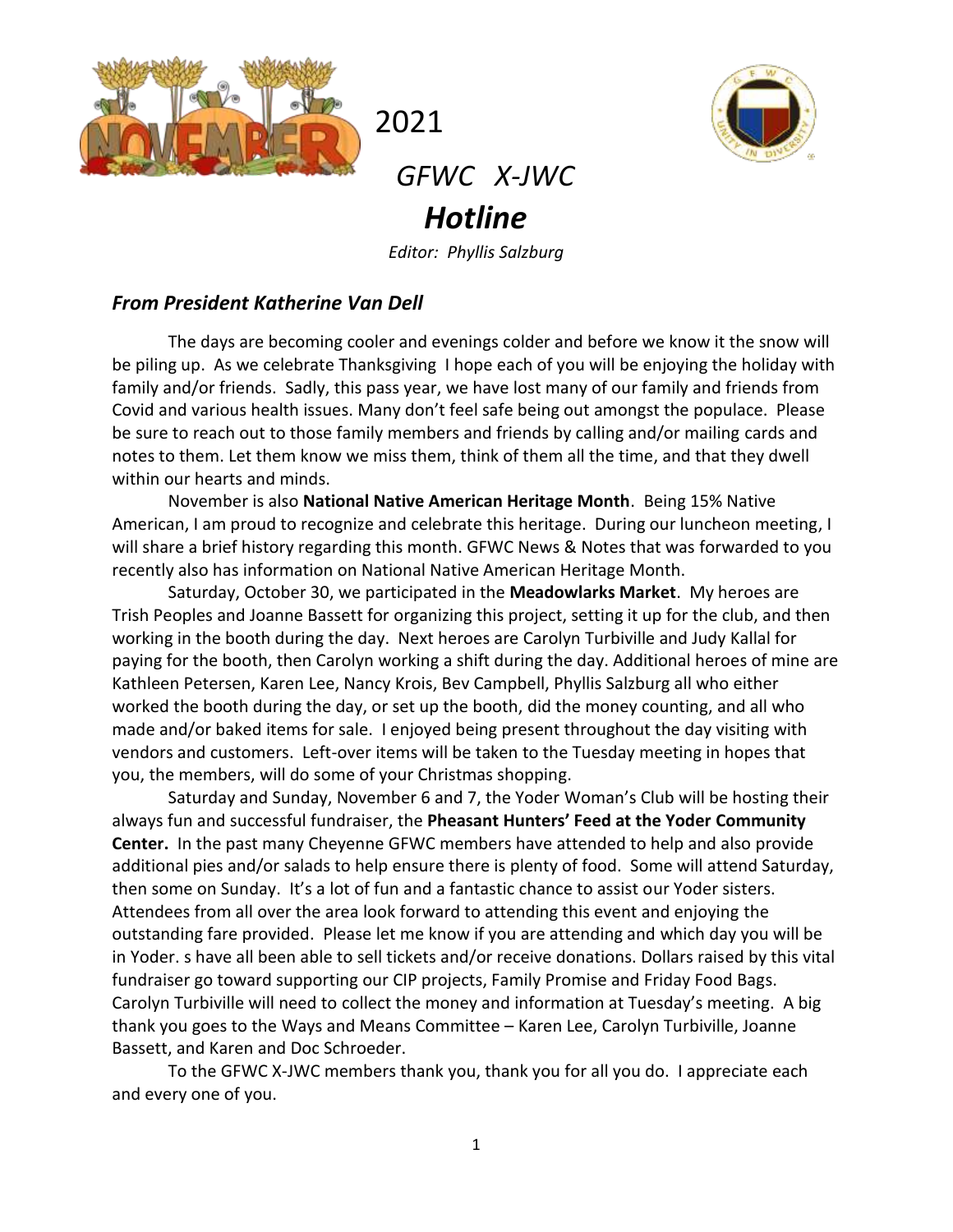#### **NOVEMBER 2 MEMBERSHIP MEETING 11:30 a.m. Red Lion Inn, South Fork Room.**

**Menu**: Beef tips, salad, vegetables, strawberry shortcake OR Cobb Salad or Chef Salad.

\$12.00 Make checks payable to X-JWC.

The Red Lion requires payment for all reservations. If you are unable to cancel prior to the meeting and do not attend payment will be required.

## **CIVIC ENGAGEMENT AND OUTREACH,** Trish Peoples, Chairperson



**VETERANS DAY --** November 11, 2021. Remember to fly your flag!

**DON'T FORGET TO VOTE NOVEMBER 2**! Laramie County Special Purpose Tax election.

#### **COMMUNITY IMPROVEMENT PROJECT**, Bev Campbell, chairperson

Committee members Joanne Bassett, Kathy Petersen, Carolyn Turbiville, and Pam Nelson met with chairperson Bev Campbell on October 24 to begin discussions on 2022 – 2024 CIP projects procedures. The committee is asking the membership to decide if they want to support one project or two projects for the two year period beginning summer 2022. Members will be asked to vote on this choice of one or two projects at the **November** meeting.

In **December**, members will be asked to provide no more than 3 suggestions for **programs or projects for the club to support** for the next two year period. The top one or two projects, depending on the outcome of the **November** vote, will be selected as the recipient(s) of X-JWC CIP funds. Be sure to attend to have your voice heard!!



## **HEALTH AND WELLNESS Community Service Program,** Nancy Krois chairperson

THANK YOU to all who helped tie fleece blankets after the October XJWC meeting. Supporting Domestic Violence Awareness and Advocates for Children month in

October our eleven tied blankets were donated to Safehouse Services in Cheyenne. We hopefully provided some physical and emotional comfort to children experiencing turmoil.

November provides many moments to give thanks and remember to celebrate our blessings in our own way. We have National American Heritage (Nov  $5<sup>th</sup>$ ), Veterans Day (Nov  $11<sup>th</sup>$ ), America Recycles Day (Nov 15<sup>th</sup>), Thanksgiving (Nov 25<sup>th</sup>) and Giving Tuesday (Nov 30<sup>th</sup>). I am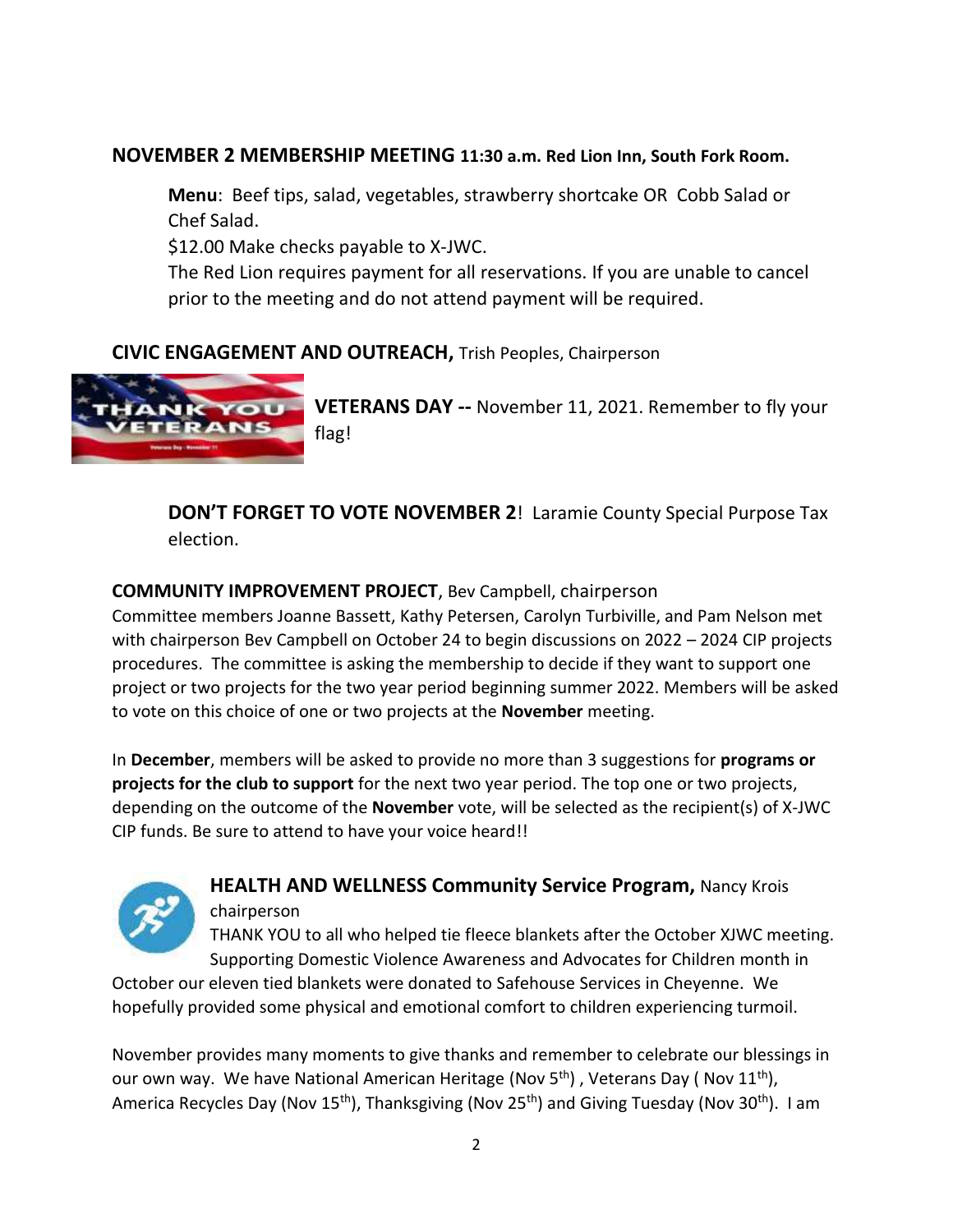sure I have missed some other designated days. Studies have shown that giving thanks and sharing with others positively affects our emotional and physical health. Remember we can give our time and support activities and not just things or money. I am thankful for XJWC and our contributions to the community.

Thanksgiving Day typically provides us with lots and lots of yummy foods to share with each other. **Balance and Moderation** are key words when faced with so many food choices during the Holidays. Best wishes for all of us to make good choices helping our brains and bodies to function well. We can choose to minimize sugars and fats that overload our livers, kidneys and brains. Moving our bodies and breathing deeply every day also helps us to process whatever we eat and to move oxygen and nutrients where they are needed.

Nancy will be collecting new or gently used coats and new warm socks at the November and December meetings, delivering them to appropriate donation sites. Many thanks to all who contribute. Remember to HUM and tickle that Vagus Nerve.

#### **WAYS AND MEANS –** Karen Lee, Chairperson

**Texas Roadhouse** – **Thursday, November 18, 2021,** 11:00 a.m. – 1:00 p.m. X-JWC receives \$6.00 from each \$12 ticket sold which will support our Community Improvement Program projects – Friday Food Bags and Family Promise. **PLEASE BRING MONEY to this meeting AND completed INFORMATION slip with meals information!**



**Meadowlarks Market** – Trish Peoples. Thanks to everyone who donated items for the Meadowlarks Market held October 30 at Blue World Center. There was a wonderful variety of items for shoppers to choose from! We made \$347 Saturday. Remaining items will be available at the meeting for members to purchase. Thanks to Judy Kallal and Carolyn Turbiville who paid X-JWC's \$50 Market table expense.

# **EDUCATION AND LIBRARIES Community Service Program –** Carolyn Turbiville,

Chairperson

this a BIGGY project

As Chairman of the X-JWC Education and Libraries committee, I would like to challenge each club member to give a book to someone or some place by Christmas Day. Let's have at least 75% of our club give a book to someone. It can be a child (grandchild, neighbor, friend) an adult, a school library -- anywhere someone could benefit from a book. Let's make

Children have an amazing way of becoming exactly who we tell them they are. If we tell them they are strong, they become strong. If we tell them they are kind, they

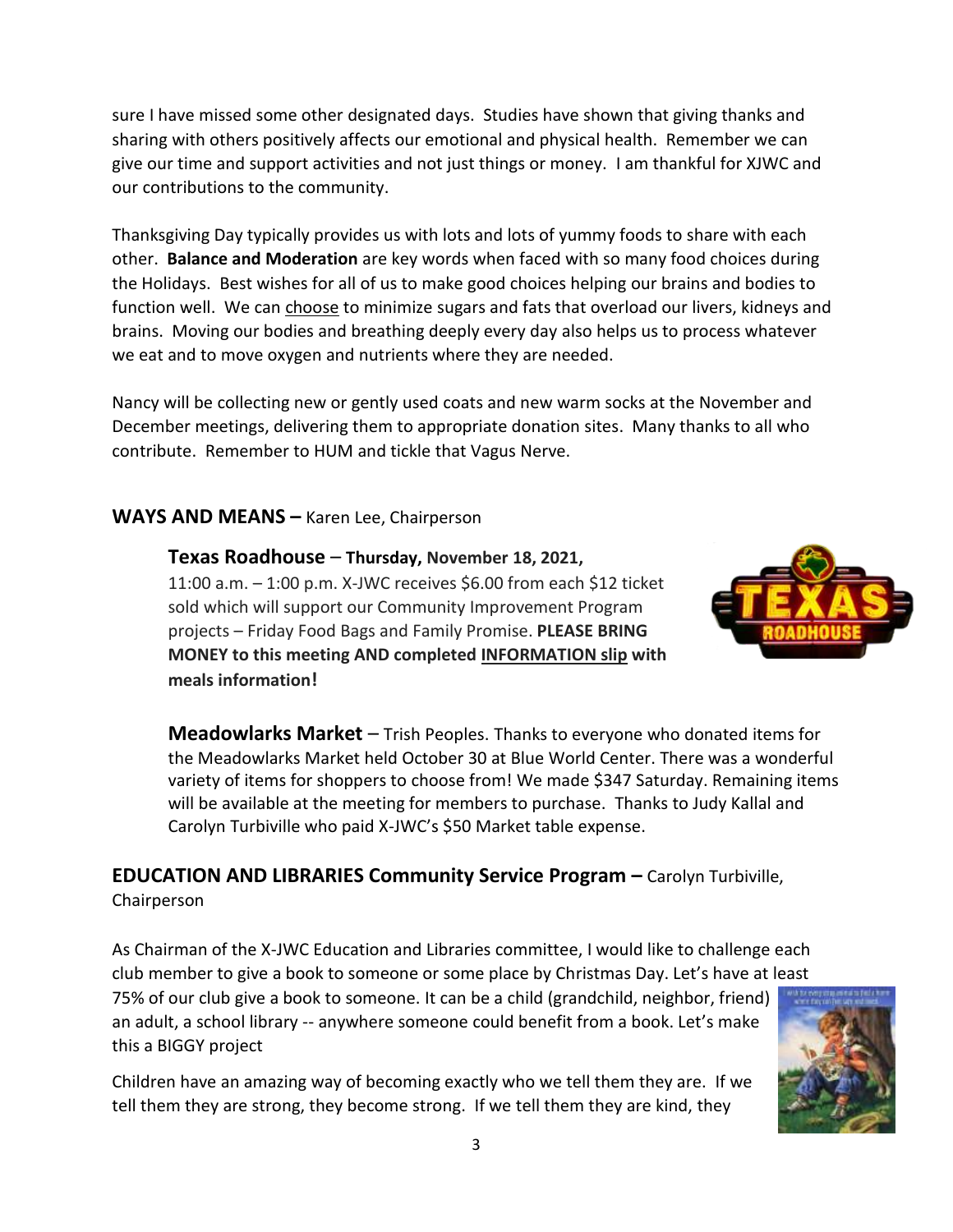become kind. If we tell them they are capable, they become capable. Speak life into your kids so they will have what it takes to tackle their own life one day.

**ENVIRONMENT Community Service Program** – Jenny Mullin, chairperson;

Phyllis Salzburg GFWC Wyoming State Chairperson

**Remember to turn in you numbers**! How many plastic bags and bottles did you recycle, reuse or upcycle during October. If you didn't keep exact count that's okay – estimates accepted. Turn in your numbers at the November 2 meeting or email them to Phyllis at [psalzburg@bresnan.net.](mailto:psalzburg@bresnan.net) Thanks!

#### **NOVEMBER 15 – AMERICA RECYCLES DAY! How to Improve the Recycling Rate:**

Empty and flatten cardboard boxes before recycling them. Keep food and liquids out of recycling bins. When in doubt, throw it out! Keep plastic bags and wraps out of your recycling bin.

Turn in **old batteries** to Jenny. Please be sure to separate them by type so she won't have to!

#### **BUNCO,** Karen Schroeder, chairperson

Wednesday, November 10, at Moose Lodge. Bring your lunch at noon. Bunco begins at 12:30.

#### **WHAT IS THE GFWC "RUN FOR THE ROSES" CAMPAIGN?** – A GFWC capital campaign



to help with the current and future maintenance of GFWC international headquarters, the historic building at 1734 N St. NW in Washington, DC. Situated just blocks off of Dupont Circle, 1734 N Street stands in the heart of Washington, D.C., just six blocks north of the White House. When GFWC purchased its Headquarters in 1922, the location and building was to "be commensurate with the dignity, size, and influence of the organization." Since then, the house's history and elegance have been honored, maintained, and protected by GFWC and the liberal support of clubwomen. A few historic notes about the beautiful home of GFWC:

The mansion was built in 1875 for Rear Admiral William Radford. The Rear Admiral had a decorated military career, which concluded with his involvement in the Union Navy during the Civil War. When he built his home, the neighborhood of DuPont was not yet in existence. Less than a decade after the home's construction, DuPont had become one of the most sought-after neighborhoods in D.C. to reside in and remains so today. 1738 (built in 1879) and 1728 (built in 1884) N Street were acquired by GFWC in the 1950s.

It was reported that about \$40,000 was collected for the purchase of 1734 N Street in 1895 for the third owner, General Nelson Miles, when he came to Washington to command the U.S.